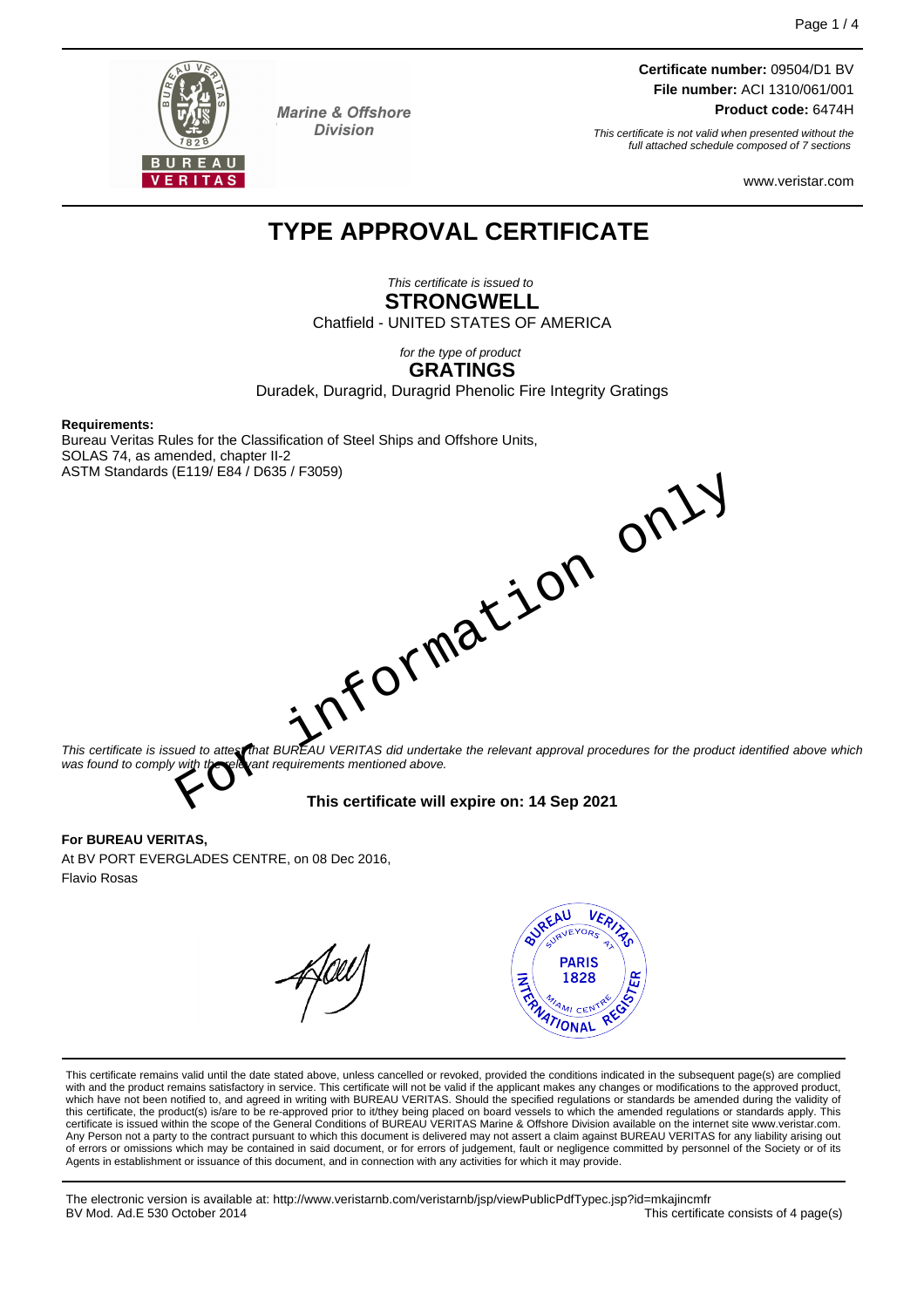# **THE SCHEDULE OF APPROVAL**

#### **1. PRODUCT DESCRIPTION:**

- 1 **DURADEK**, high strength fiberglass gratings
- Model series I-6000 1", I-6000 1.5" and T-5000 2"
- 2 **DURAGRID**, custom fiberglass grids and gratings
- Model I, T, ET, WT, R and HD Bar (profile of the bearing bar).
- Sizes (depth or thickness) range from 1" through 2-1/2" in basis 1/4" increments
- Configurations range from 0000 and 8000 (open area from 0% (completely closed) to 80% open)

3 - **DURAGRID**, phenolic fire integrity grating

- Duragrid Phenolic Series I-0000 through I-6000
- Grating thickness 38 mm and 45 mm

#### **2. DOCUMENTS AND DRAWINGS:**

- 2.1 DURADEK and DURAGRID, commercial data sheet ST0815
- 2.2 DURAGRID phenolic commercial data sheet ST0615
- 2.3 Drawing A-0918081 rev.A
- 2.4 Drawing A-0918082 rev.A
- 2.5 Drawing A-0918083 rev.A

### **3. TEST REPORTS:**



- 3.1 From Intertek Testing laboratories, USA:
- Test report  $N^{\circ}$  3152762SAT-001 dated 28.06.2008, as per ASTM E84-05
- Test report  $N^{\circ}$  3152762SAT-002 dated 31.05.2008 as per ASTM  $DS35-03$
- Test report  $N^{\circ}$  100093535SAT-001 Rev. 1 dated 12.05.2010 as ASTM E-84
- Test report N° 102429778MID-001 dated 18 january 2016 as per ASTM B117-11
- Test report N° 102429778MID-001 dated 18 january 2013 as per ASTM B117-11<br>- Test report N° 102429778SAT-003A Rev 1 and N°102429778SAT-003B Rev 1 dated 16.01.2016 as per ASTM E84-15b<br>- Test report N° 102299027SAT-003A da
- Test report  $N^{\circ}$  102299027SAT-003A dated  $\cancel{\mathcal{X}}$ .1 $\cancel{\mathcal{Q}}$ 15 as per ASTM F3059
- 3.2 From VTEC laboratories, USA:
- Test report  $N^{\circ}$  100-3267-2 dated 24.0.2.2009 as per UL 94
- Test report  $N^{\circ}$  100-3267-1 ated 24.07.2009 as per ASTM D635
- Test report N° 100-3247-3 dated 24.07.2009 as per ISO 5659
- 
- 3.3 From Composite Materials Technology Center, USA :
- Test report N°121115-02 dated 22.01.2016, 26.01.2016 as per ASTM F3059-15
- Test report N° 061812-01 dated 11.07.2012 as per ASTM D4060

- Test report N°050113-01 dated 06.12.2013 as per ASTMD D790, ASTM D2344, ASTM D695, ASTM D256

3.4 - From Smith-Emery laboratories, USA

- Test report 31371-1 dated 14.01.2016 as per ASTM D2047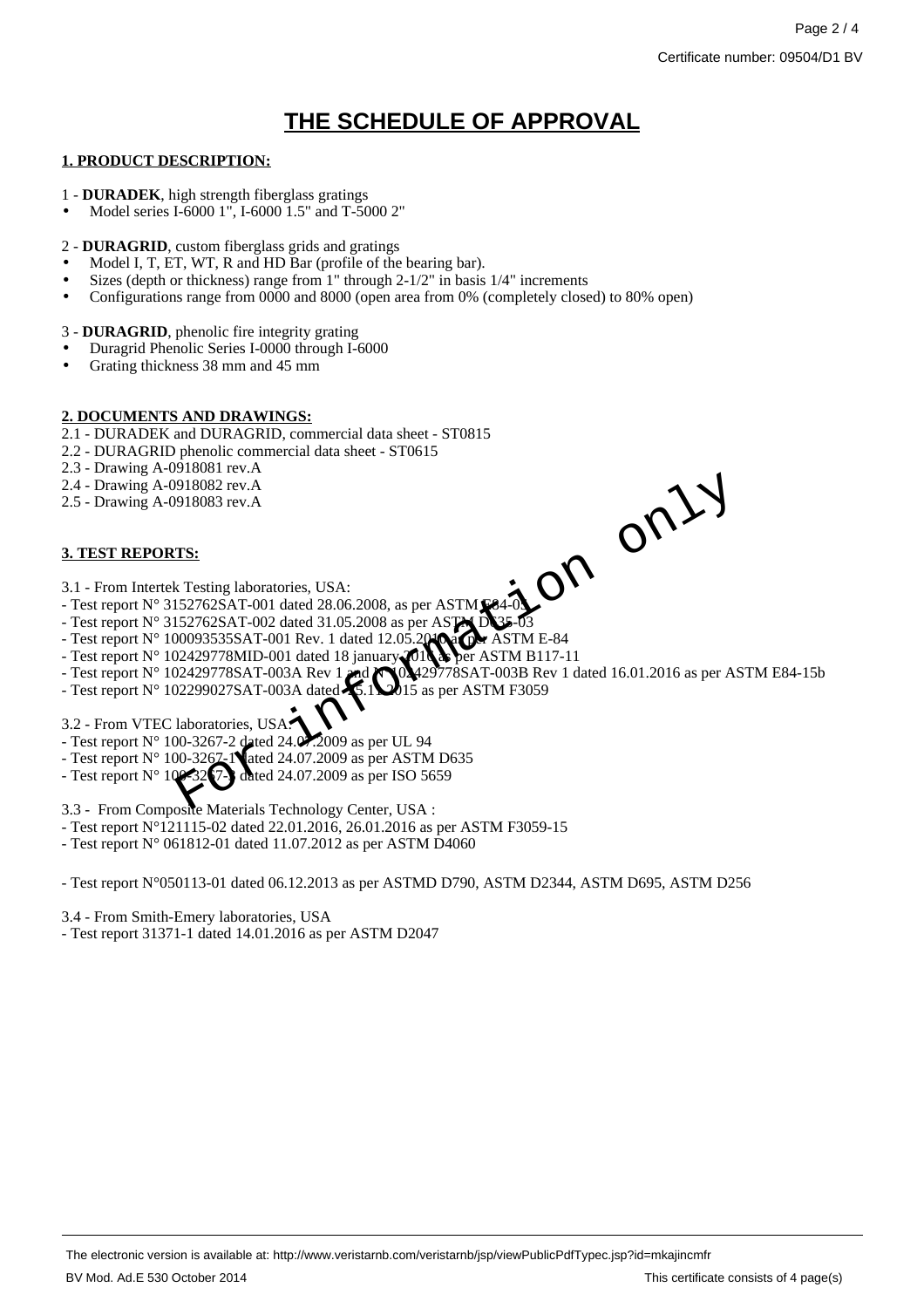### **4. APPLICATION / LIMITATION:**

| Location                                                                           | <b>Service</b>                                                                                                                                                                                                         | <b>DURADEK</b>         | <b>DURAGRID</b><br>(Custom<br>Fiberglass) | <b>DURAGRID</b><br>(Phenolic<br><b>Fire</b><br><b>Resistant</b> ) |
|------------------------------------------------------------------------------------|------------------------------------------------------------------------------------------------------------------------------------------------------------------------------------------------------------------------|------------------------|-------------------------------------------|-------------------------------------------------------------------|
|                                                                                    |                                                                                                                                                                                                                        | See section 1<br>above | See section 1<br>above                    | See section 1<br>above                                            |
| <b>Machinery Spaces</b>                                                            | Walkways or areas which may be<br>used for escape, or access for<br>firefighting, emergency operation<br>or rescue                                                                                                     | N <sub>O</sub>         | <b>NO</b>                                 | NO <sub>(1)</sub>                                                 |
|                                                                                    | Personnel walkways, ladders,<br>platforms or access areas other than<br>those described above                                                                                                                          | N <sub>O</sub>         | NO                                        | <b>YES</b>                                                        |
| Cargo Pumps Rooms                                                                  | All personnel walkways, ladders,<br>platforms or acces areas                                                                                                                                                           | NO                     | N <sub>O</sub>                            | N <sub>O</sub>                                                    |
| Cargo Holds                                                                        | Walkways or areas which may be<br>used for escape, or acces for<br>firefighting, emergency operation<br>or rescue.                                                                                                     | N <sub>O</sub>         | NO                                        | N <sub>O</sub>                                                    |
|                                                                                    | Personnel walkways, catwalks,<br>ladders, platforms or access areas<br>other than those described above                                                                                                                | <b>YES</b>             | YE.                                       | <b>YES</b>                                                        |
| Cargo Tanks                                                                        | All personnel walkways, ladders,<br>platforms or access areas                                                                                                                                                          | YES(2)                 | $\sum$ $\sum$ $S$ $(2)$                   | YES(2)                                                            |
| Fuel Oil Tanks                                                                     | All personnel walkways, ladders,<br>platforms or access areas                                                                                                                                                          | YES <sub>(2)</sub>     | $YES$ (2)                                 | $YES$ (2)                                                         |
| <b>Ballast Water Tanks</b>                                                         | All personnel walkways, ladders,<br>platforms or access areas                                                                                                                                                          | $YES_{(3)}$            | $YES$ (3)                                 | $YES$ (3)                                                         |
| Cofferdams, void spaces,<br>double bottoms, pipe<br>tunnels, etc                   | All personnel walkways Vaddel<br>platforms or access area                                                                                                                                                              | $YES$ (3)              | $YES$ (3)                                 | $YES$ (3)                                                         |
| Accommodation, services<br>and control spaces                                      | All personnel walkways, ladders,<br>platforms of access areas                                                                                                                                                          | NO                     | NO                                        | NO.                                                               |
| Lifeboat embarkation or<br>temporary safe refuge<br>stations in open deck<br>areas | All personnel walkways, ladders,<br>platforms or access areas                                                                                                                                                          | N <sub>O</sub>         | N <sub>O</sub>                            | <b>YES</b>                                                        |
| Open decks or<br>semi-enclosed areas                                               | Walkways or areas which may be<br>used for escape, or access for<br>firefighting, emergency operation<br>or rescue                                                                                                     | N <sub>O</sub>         | N <sub>O</sub>                            | <b>YES</b>                                                        |
|                                                                                    | Operational areas and access routes<br>for deck foam firefighting systems<br>on tank vessels.                                                                                                                          | NO                     | NO.                                       | <b>YES</b>                                                        |
|                                                                                    | Walkways or areas which may be<br>used for escape, or access for<br>firefighting and AFFF hoses reels,<br>emergency operation<br>or rescue on MODUs and<br>production platform including safe<br>access to tanker bows | N <sub>O</sub>         | NO.                                       | <b>YES</b>                                                        |
|                                                                                    | Walkways or areas which may be<br>used for escape, or access for<br>firefighting systems, emergency<br>operation or rescue other than those<br>described above                                                         | NO                     | NO.                                       | <b>YES</b>                                                        |
|                                                                                    | Personnel walkways, catwalks,<br>ladders, platforms or access areas<br>other than those described above                                                                                                                | <b>YES</b>             | <b>YES</b>                                | <b>YES</b>                                                        |

The electronic version is available at: http://www.veristarnb.com/veristarnb/jsp/viewPublicPdfTypec.jsp?id=mkajincmfr BV Mod. Ad.E 530 October 2014 **This certificate consists of 4 page(s)**